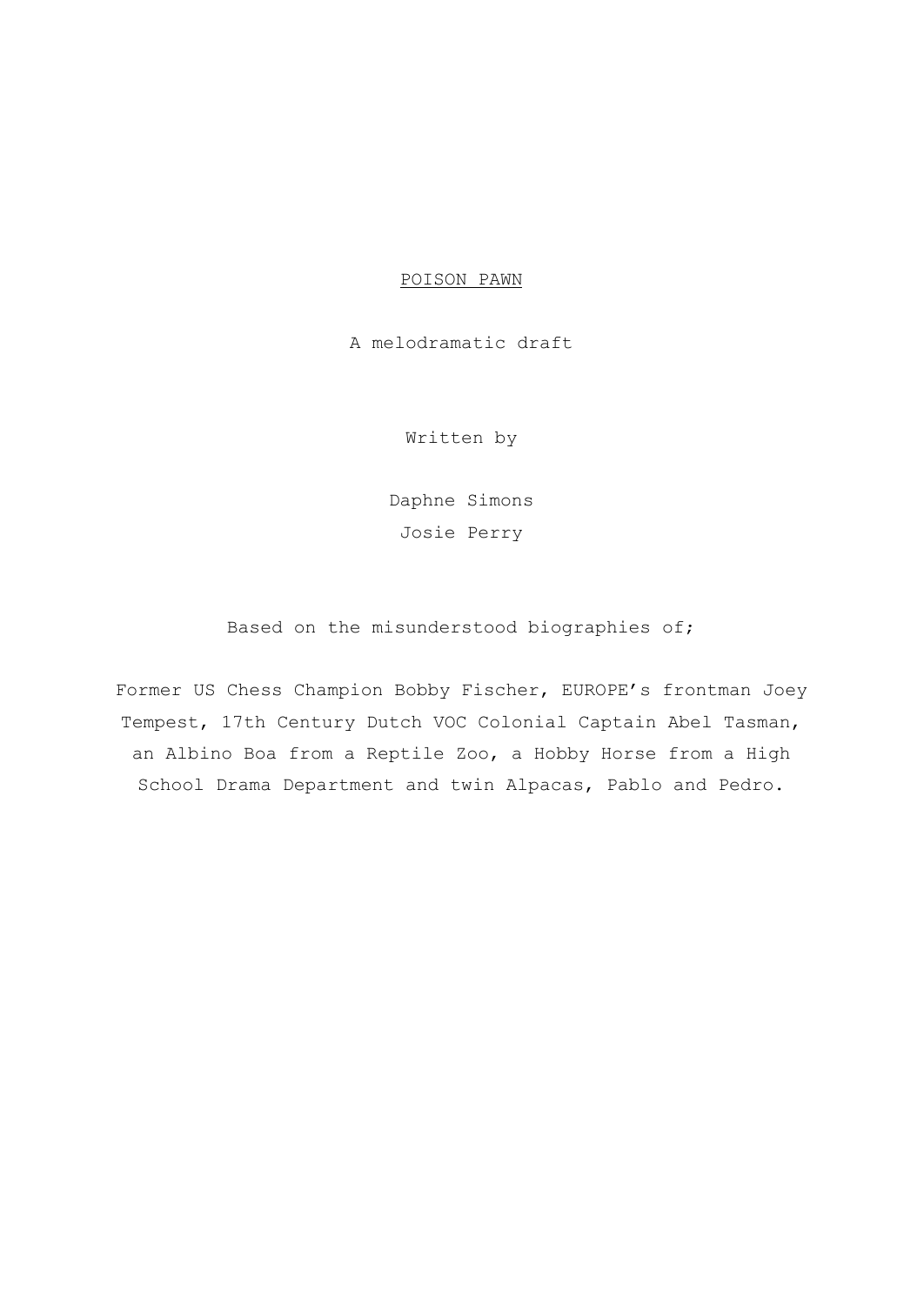## **CHARACTERS:**

THE TINY TITANIC (she/ her) - Villain ALBINO BOA (they/ them) - Villain's Accomplice PABLO THE DEPRESSED ALPACA (he/ him) - The Sensitive Hero HOBBY HORSE (they/ them) - Faithful Friend JOEYINA TEMPESTINA (she/her) - Persecuted heroine UNABLE TASMAN (he/him) - Clown

## SUMMARY:

A river-cruise boat called the Tiny Titanic is sailing along the river Rhine in the off-season. A Tropical Hurricane, called Joeyina Tempestina has shown up adjacent to their river cruise, and like a rock concert from the 70's, has completely enchanted the corporate customers, who watch it 24/7 from the ship's viewing deck, causing the ship to be on a constant lean. Tiny Titanic, a sentient self-steering vessel, has become river-sick from this constant lean, and the ships workers are also getting fed up with the Hurricane, for example, Hobby Horse, the ships newest worker, who performs in the Jazz Club, is frustrated at having no audience day in day out. Various schemes are made, but the situation takes a sudden surprise turn when Pablo the Depressed Alpaca (manager of the jazz club/ bar), is transported to the Hurricane and reunited with his missing twin brother Pedro. At the same time, Tiny's loyal accomplice, the Albino Boa catapults himself towards the Hurricane in a desperate self-sacrificial attempt to harness its energy and please it's master.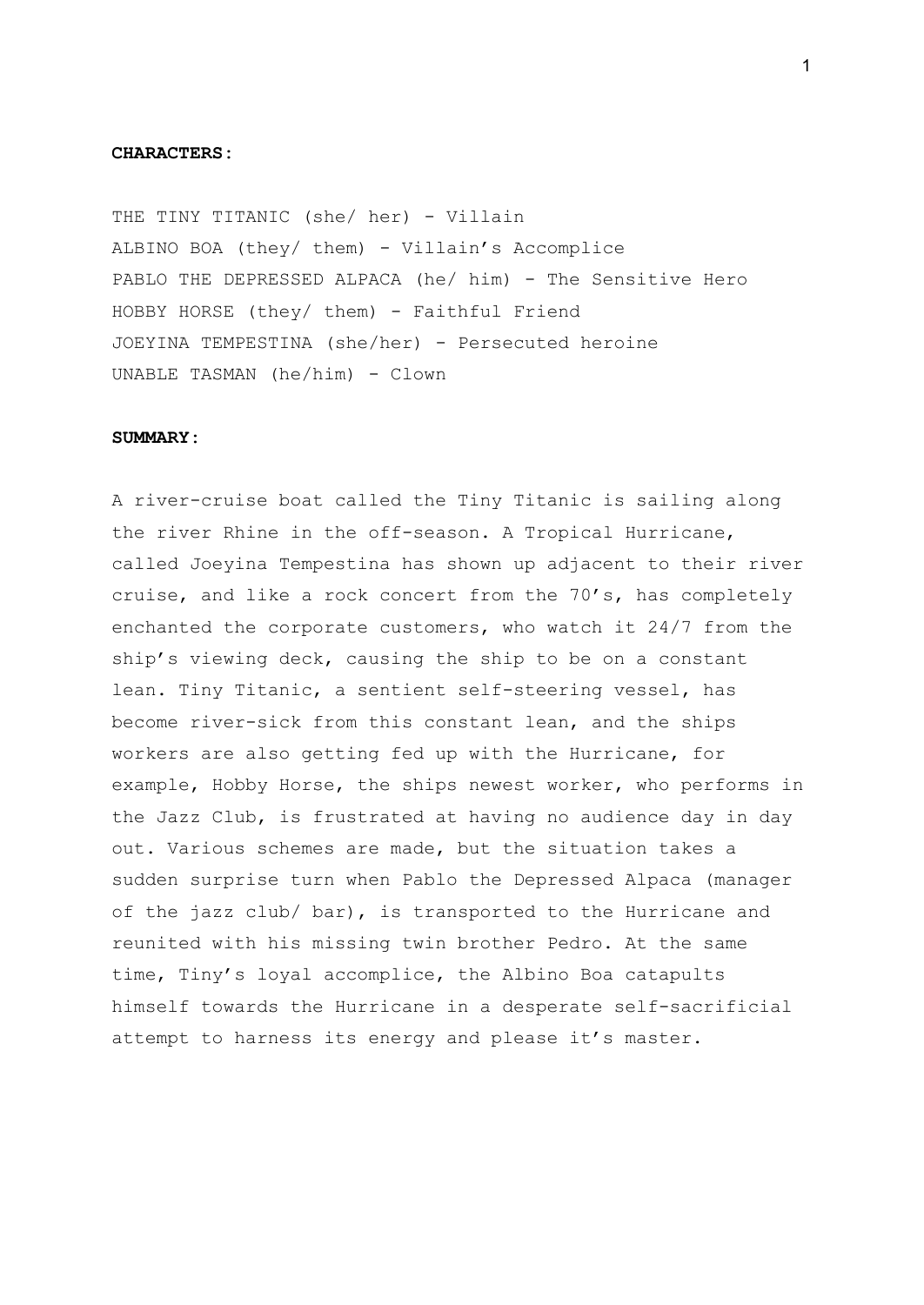#### **FADE IN:**

### **1 INT. JAZZ CLUB - NIGHT 1**

CLOSE UP of Hobby Horse on stage, under spotlights, performing a dramatic re-enactment of the chariot race scene from 'Ben Hur On Stage'. To end the scene, Hobby freezes on a triumphant race-winner's pose, but to deafening silence. The only sound they can hear is their own breathing. Defeated, they slump towards the bar.

## HOBBY HORSE

That damn hurricane has stolen my entire audience.

Pablo the depressed Alpaca, the manager of the bar and jazz club, is licking the bar clean with his long furry tongue.

## UNABLE TASMAN

Well don't worry about it, the ship is plotting to get rid of it soon...

Unable explains the various schemes he's overheard in what he thinks are hush hush tones but are loud and slurred…

# UNABLE TASMAN (CONT'D)

They should have someone with some real salt-of-the-ocean naval conquest experience to take on this plan!

Launches into elaborate ways that HE would go about capturing the hurricane (very convoluted and full of incomprehensible sailors jargon…)

2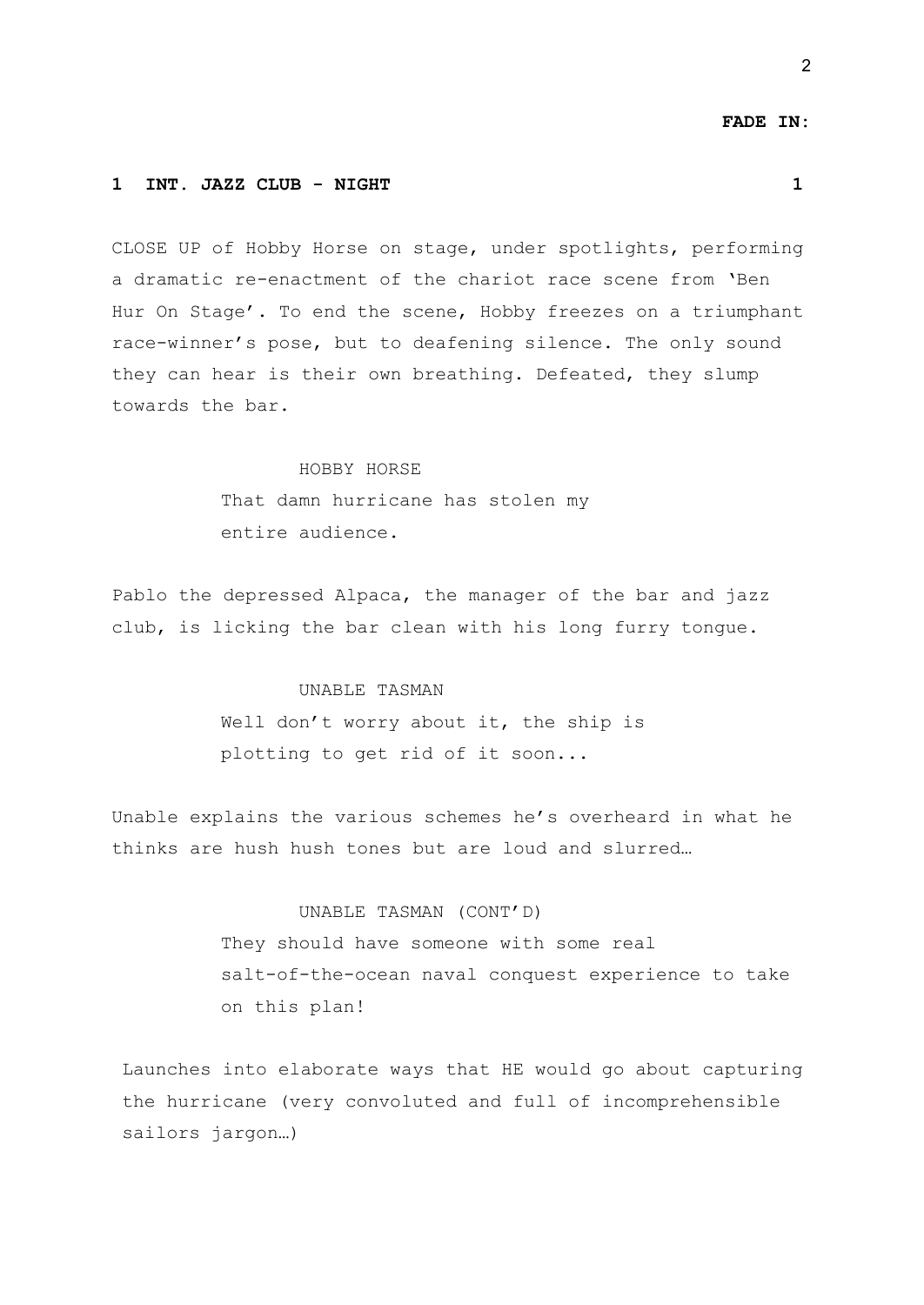He interrupts his own rant with chugs of whiskey, or some other kind of amber spirit which we see going right through him, literally. He is a ghost, or more accurately, a gathered culmination of paranoid energies adrift on the ocean for centuries that have stuck and grown to the ship like barnacles. While Unable is talking, Hobby and Pablo make disinterested interjections, like "right……" or "uh-huh", side-ways glances, eyebrow raises.

## **IN THE VENTS ABOVE THE BAR**

Albino Boa is napping in the vents above the bar, when they overhear the paranoid ghost's plan to conquer and capture the hurricane. Realising there may be some good ideas lurking underneath those rants, they slither away to inform the ship.

## **2 INT. CAPTAINS BATHROOM - NIGHT 2**

Albino Boa and Tiny Titanic are energetically discussing their upcoming storm-capture mission. They have decided on a title: "Mission Hurri-CAN".

Leading up to this conversation, Tiny Titanic has been river-sick for weeks. The current cruise customers, a corporate group from Rotterdam Architects Anonymous, have been standing on one side of the boat at the viewing deck to observe the hurricane. Tiny has had enough of being off-balance, and with Albino's help, she plans to capture the hurricane and use it's mysterious electrical energies to combat the boat's mounting power bills.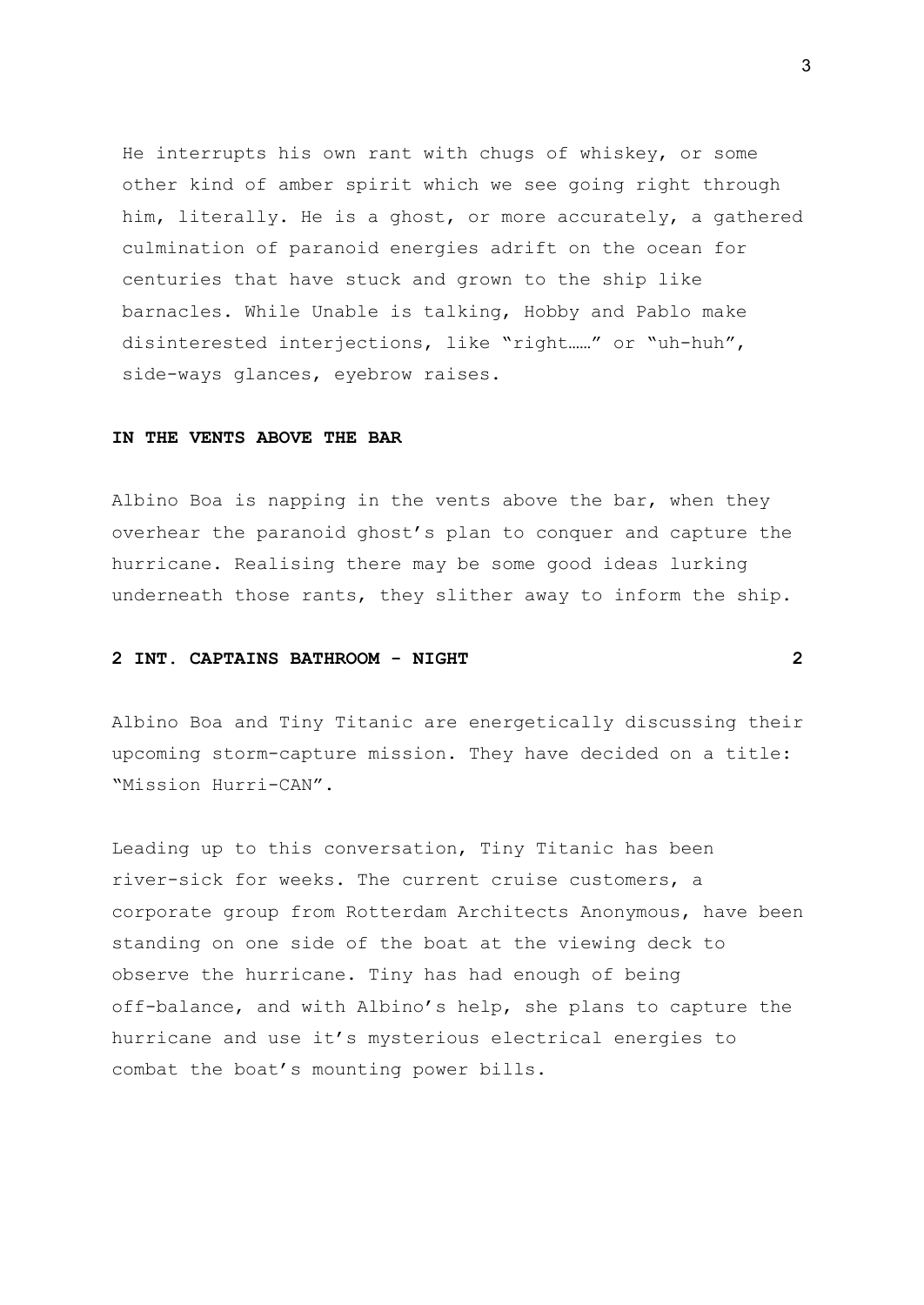#### **3 INT. AT THE BAR - MIDDAY - THE NEXT DAY 3**

Hobby is at the bar again, this time in a floppy sun-hat and cat-eye sunglasses, drinking some cold rosé.

## HOBBY HORSE

I don't know why I even bother. Don't get me wrong, I'm used to most audiences clocking out for the Ben-Hur stuff, that's more for the retired crowd, but I ALWAYS have at least some people stick around for my high octane SPEED 2 recital!

Pablo gives an indication of sympathy by feeding some olives to his glass jar of anaerobic bacteria he keeps underneath the bar.

## HOBBY HORSE (CONT'D)

And I'm not even the worst affected! At-least my salary isn't dependent on bums in seats. You haven't sold a drop in weeks! Screw it, let's go see what all the fuss is about…

Determined to scope out the competition, Hobby and Pablo join the crowd gathered on the deck.

## **4 INT. CAPTAIN'S OFFICE - MIDDAY 4**

Tiny and Albino Boa are talking in the Captain's office, which has a large poster of Jack Bauer from 24 stuck up where a map would normally be. They're in the middle of brain-storming for Mission HurriCAN. Their best plans so far include: 1. Using a very large magnet in combination with a springy lasso. 2. Having a herd of stand up paddle boarders surround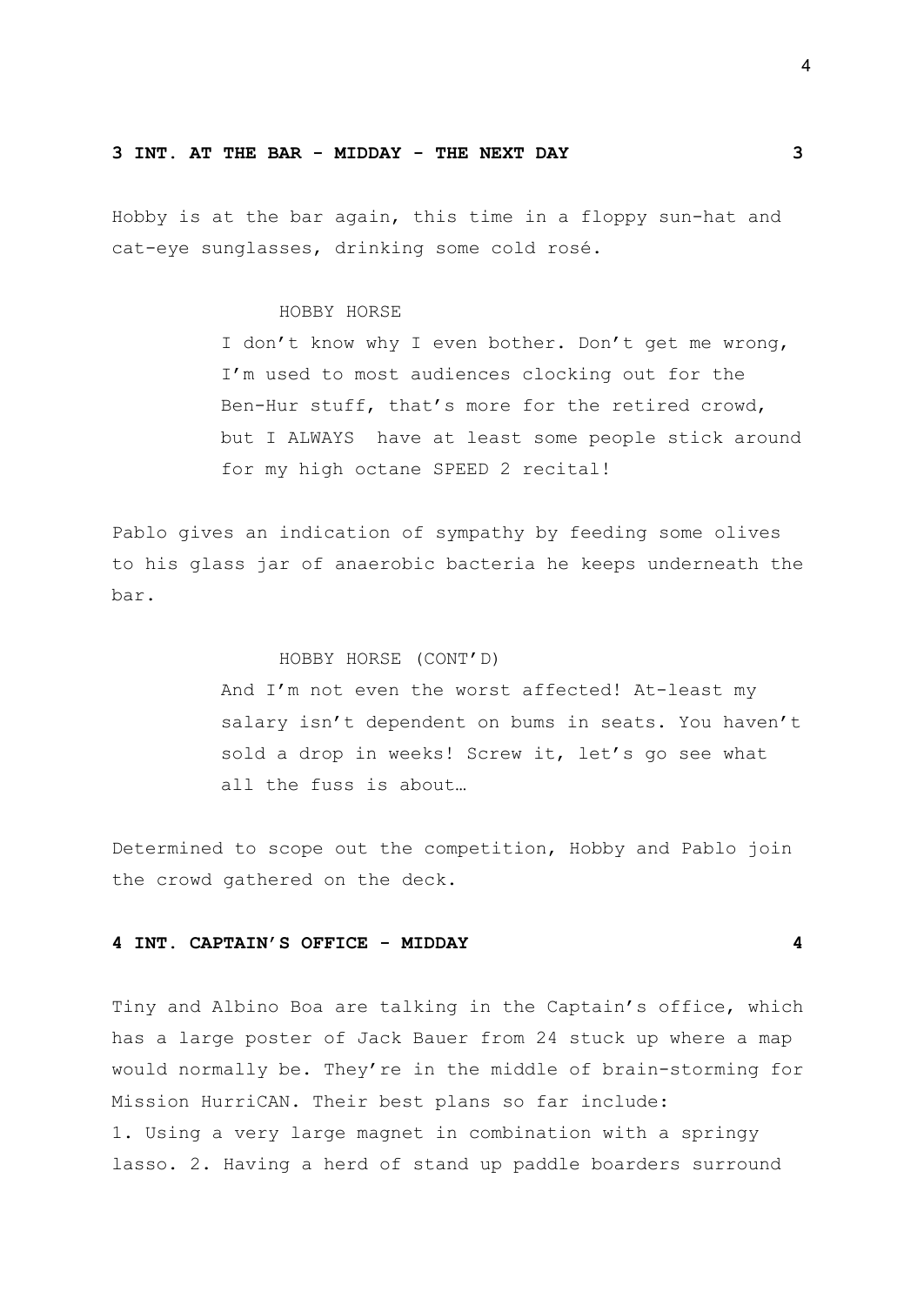the hurricane in a circle holding hands with ESP devices. 3. Sending the local military submarines anonymous signals about an "unidentified threat" at the hurricane's location.

## **5 EXT. ON THE DECK - AFTERNOON 5**

Pablo and Hobby are dancing on the viewing deck both wearing T-Shirts that they bought from one of the other dancers. They are fully grooving along with the trippy music emitting from the hurricane. Lost in the crowd, woodstock vibes. When suddenly, a smashing sound from the bar brings them out of their trance.

### **6 INT. AT THE BAR - AFTERNOON 6**

Unable (an alcoholic spirit) has taken advantage of Hobby and Pablo being away from the bar and helped himself to the alcoholic spirits behind the bar. He is now whirling about on the bar - Coyote Ugly style - doing ghostly mischief. The glass smashing sound was from one of the bottles he was using in an elaborate war-game on the bar top. Various bottles, glasses and bowls of nuts are being used to represent different players and tensions are high on all sides.

Hobby and Pablo burst onto the scene and a fight ensues with Hobby, Pablo and Unable shouting incoherently at each-other. At the climax of this fight, Hobby snaps out of their hurricane-induced-dance-trance and realises they ALL need to snap out of their collective delusion or their very livelihoods will veer into oblivion. To demonstrate this point, Hobby points at the nut-bowl shouting "DON'T YOU SEE, THAT'S US!" and shoves it violently off the bar, smashing it into pieces.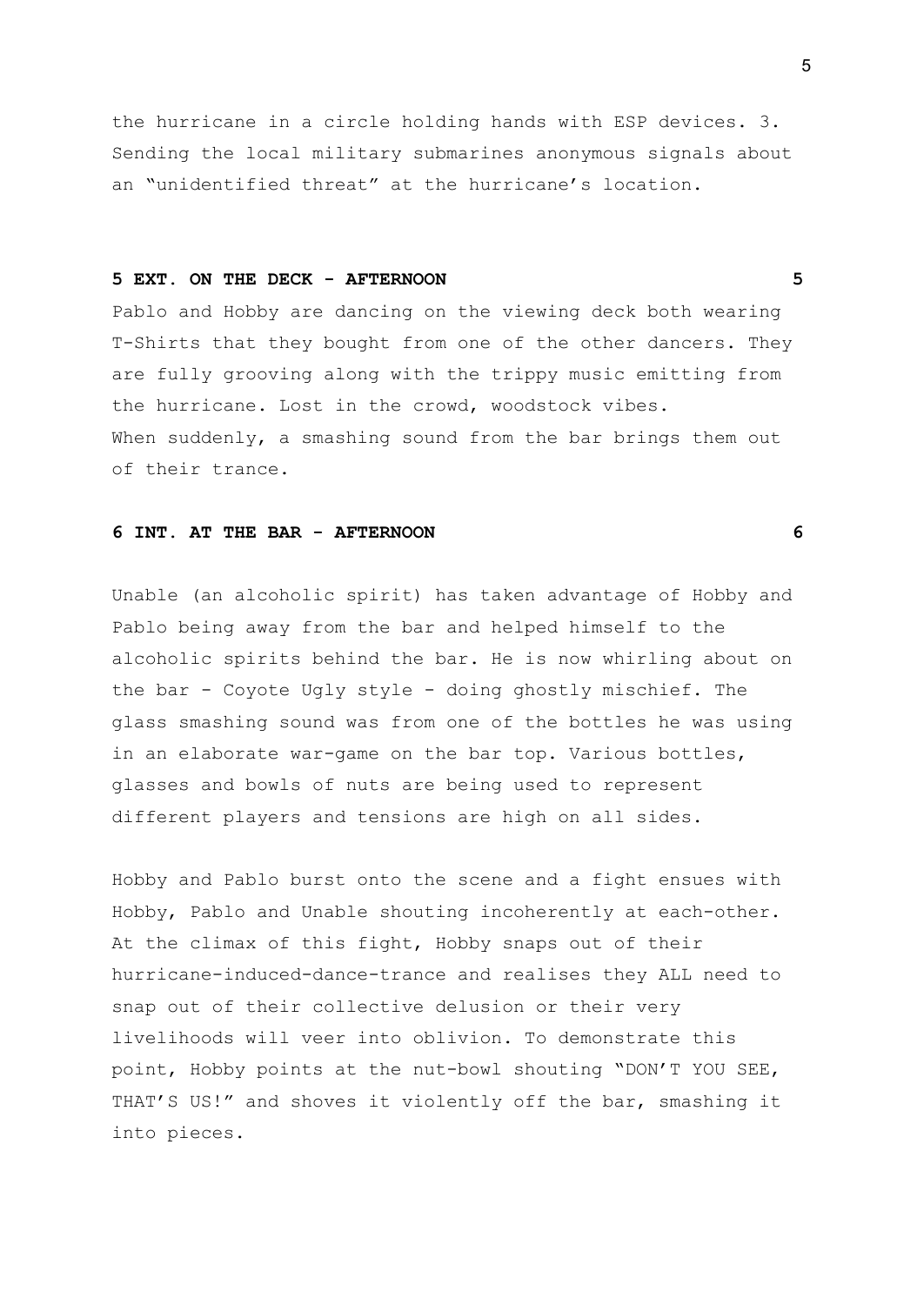Unable drunk and enraged, grabs Pablo's glass jar of bacteria from behind the bar as retaliation, and throws it at Hobby. Unfortunately his hand eye coordination is not great, so the jar smashes right in front of Pablo. The bacteria oozing out and writhes towards Pablo's feet, lifting him effortlessly, and carrying him towards the dancers of the deck, who part ways to let them slide through, possessed by some kind of osmo-magnetic-electric forces as they slide of the ship, into the ocean and towards the hurricane. Pulsating to the rhythm of that mysterious music.

## **7 INT. CAPTAIN'S OFFICE - AFTERNOON 7**

To catch a break from scheming, Albino Boa looks out the window and happens to see Pablo the Depressed Alpaca sliding towards the hurricane and thinks to themselves:

> That's it! You've made my master sick, and now you take our only bar manager? This is the 11th hour, I must make the ultimate sacrifice!

### **8 EXT. INSIDE THE HURRICANE - AFTERNOON/ DUSK 8**

Pablo is carried into the eye of the hurricane, lying on his back on a grooving bed of bacteria. The light is tranquil with peach and pink hues and flashes of gold. Through the haze, he sees something in the distance. He thinks:

Could it be??? Is that you Pedro?

Pedro (Pablo's missing twin brother) is gliding down towards him through the mist (like Emma Thompson as the angel in Angels in America). Just as they are about to touch hooves, they hear a strange unsettling sound…. Pablso turns and sees